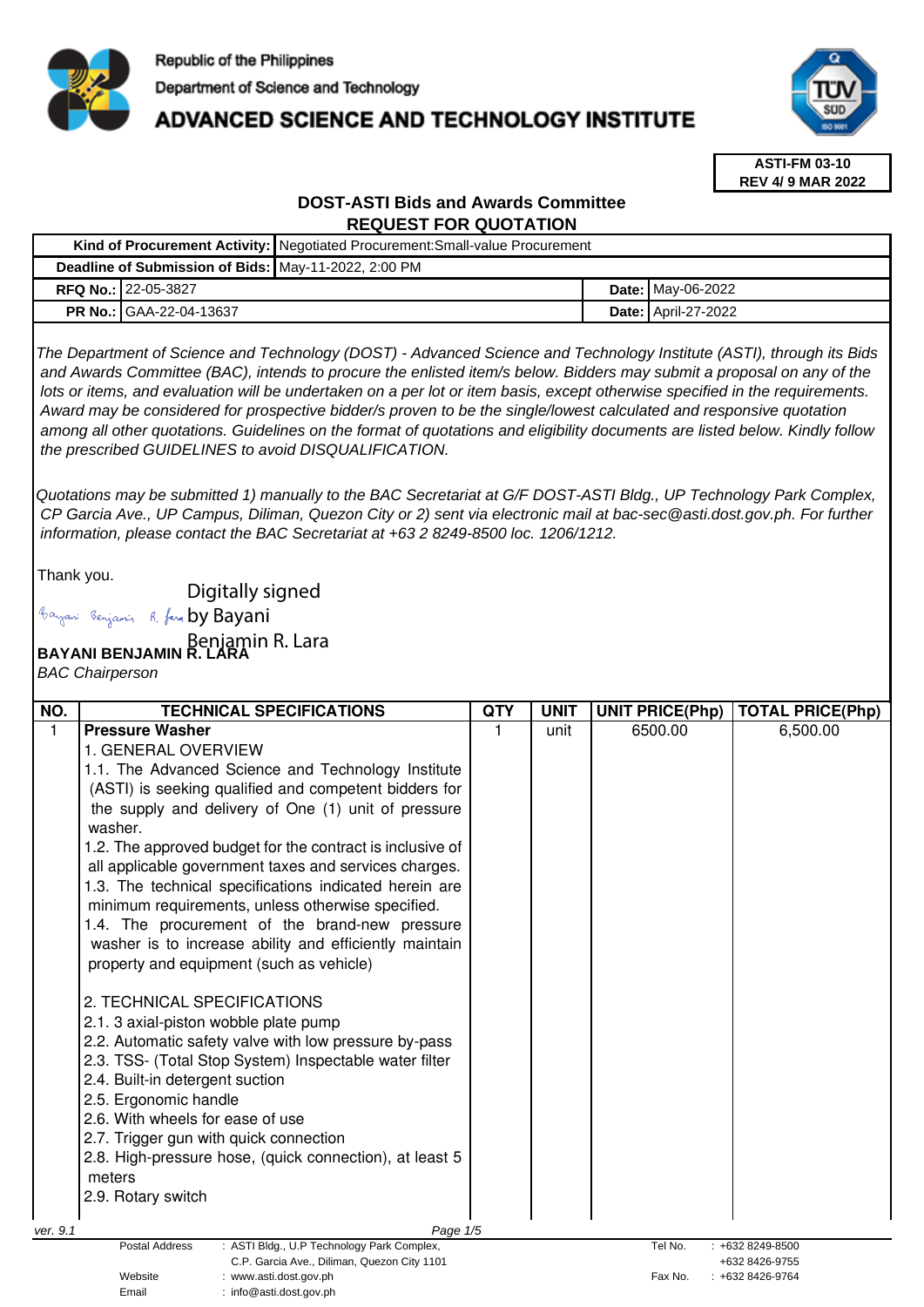|                            | 2.10. On-board accessories storage<br>2.11. Metal pump<br>2.12. Tempered stainless steel plungers<br>2.13. Quick water intake fitting with inspectable filter<br>TSS Handle, built-in accessories holder (fixed brush<br>not included), integrated cable hook<br>2.14. 11MPa maximum pressure<br>2.15. 6.5L/min maximum pressure<br>2.16. 50 C maximum temperature<br>2.17.220-240V<br>2.18. Plug Type: Type F<br>2.19. Inclusion: Universal Socket Adapter<br>3. WARRANTY<br>3.1. Pressure Washer must carry at least One (1) year<br>warranty for parts and services.<br>3.2. Warranty service shall commence only from the<br>date of end-user acceptance.<br>4. DELIVERY and PAYMENT TERMS<br>4.1. Delivery of the Goods shall be made by the<br>Supplier within Ten (10) calendar days upon issuance<br>of Notice to Proceed (NTP).<br>4.2. Full payment will only be given once the items<br>were completely delivered, inspected, and accepted by<br>the End User.<br>4.3. No payment shall be made for the supplies and<br>materials not yet delivered under this contract.<br>4.4. The price of the bid must be inclusive of<br>government taxes and other fees.                                       |   |      |         |           |
|----------------------------|-----------------------------------------------------------------------------------------------------------------------------------------------------------------------------------------------------------------------------------------------------------------------------------------------------------------------------------------------------------------------------------------------------------------------------------------------------------------------------------------------------------------------------------------------------------------------------------------------------------------------------------------------------------------------------------------------------------------------------------------------------------------------------------------------------------------------------------------------------------------------------------------------------------------------------------------------------------------------------------------------------------------------------------------------------------------------------------------------------------------------------------------------------------------------------------------------------------------|---|------|---------|-----------|
| $\overline{2}$<br>ver. 9.1 | <b>Monitor</b><br>1. GENERAL OVERVIEW<br>1.1. The Advanced Science and Technology Institute<br>(ASTI) is seeking qualified and competent bidders for<br>the supply and delivery of Two (3) units of monitor.<br>1.2. The approved budget for the contract is inclusive of<br>all applicable government taxes and services charges.<br>1.3. The technical specifications indicated herein are<br>minimum requirements, unless otherwise specified.<br>1.4. The procurement of these brand-new monitor will<br>be used by the Accounting Staff of ASTI.<br>2. TECHNICAL SPECIFICATIONS<br>2.1. Display<br>2.1.1. Screen Size (Inch): (approx) 23.5<br>2.1.2. Screen Size (cm): (approx) 59.8<br>2.1.3. Screen Size (Class): (approx) 24<br>2.1.4. Flat / Curved: Curved<br>2.1.5. Active Display Size (HxV) (mm): approx:<br>521.40mm x 293.28mm<br>2.1.6. Screen Curvature: 1800R<br>2.1.7. Aspect Ratio: 16:9<br>2.1.8. Panel Type: VA<br>2.1.9. Brightness (Typical): 250cd/m2<br>2.1.10. Brightness (Min): 200cd/m2<br>2.1.11. Resolution: 1920 x 1080<br>2.1.12. Response Time: 4(GTG)<br>2.1.13. Viewing Angle (H/V): 178° (H)/178° (V)<br>2.1.14. Color Support: 16.7M<br>2.2. General Feature<br>Page 2/5 | 3 | unit | 9900.00 | 29,700.00 |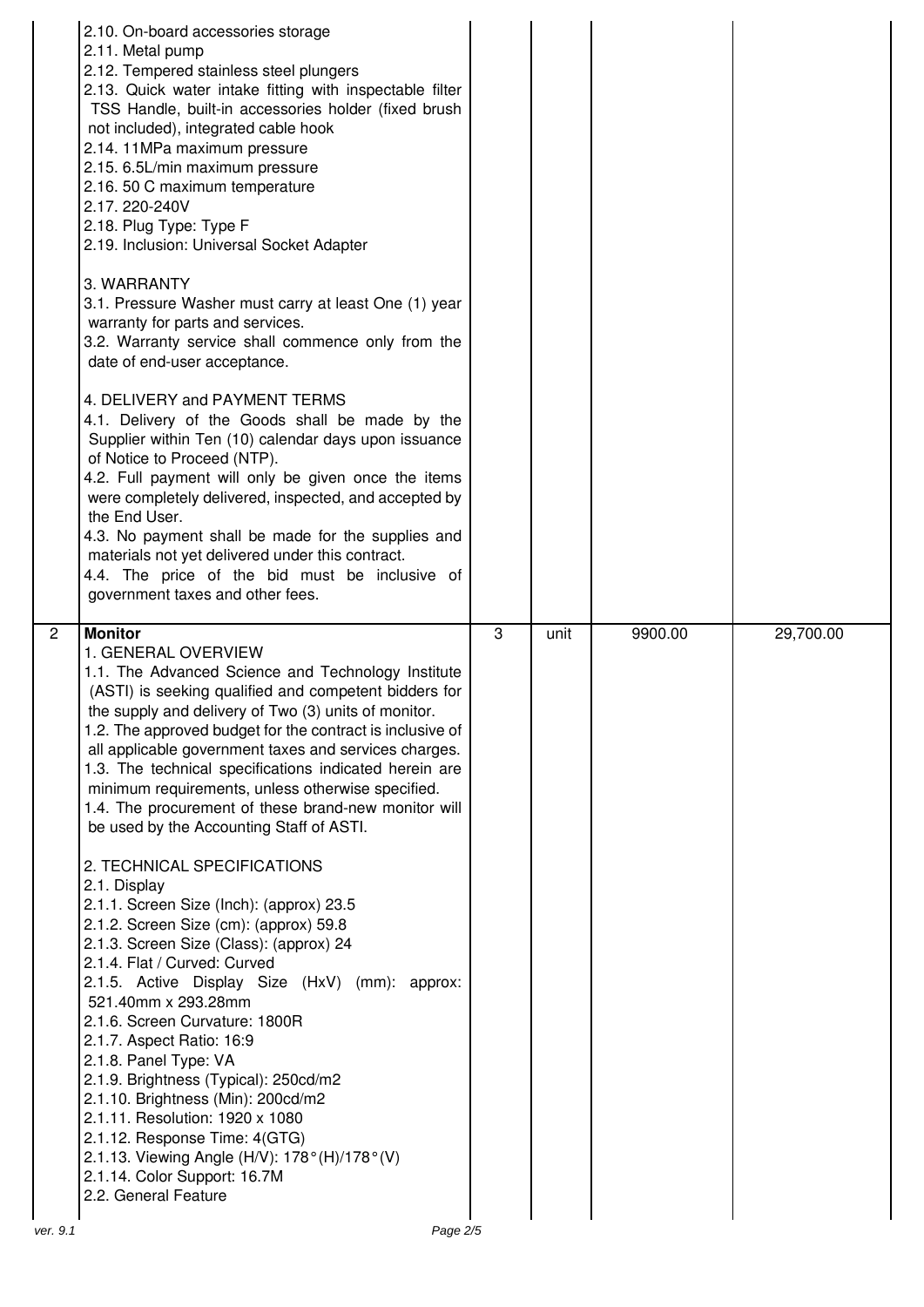2.2.1. Eye Saver Mode: Yes 2.2.2. Flicker Free: Yes 2.2.3. Game Mode: Yes 2.2.4. Image Size: Yes 2.2.5. Windows Certification: Windows 10 2.2.6. FreeSync: Yes 2.3. Interface 2.3.1. Wireless Display: No 2.3.2. D-Sub: 1 EA 2.3.4. DVI: No 2.3.5. Dual Link DVI: No 2.3.6. Display Port: No 2.3.7. Mini-Display Port: No 2.3.8. HDMI: 1 EA 2.3.9. Audio In: No 2.3.10. Headphone: 1 EA 2.3.11. USB Hub: No 2.4. Operation Conditions 2.4.1. Temperature: 10~40 ℃ 2.4.2. Humidity: 10~80 (non-condensing) 2.5. Design 2.5.1. Color: Black high Glossy 2.5.2. Stand Type: Simple 2.5.3. Tilt: -2.0°? 22.0° ? 22.0° ? 22.0° ? 1 2.5.4. Wall Mount: 75.0 x 75.0 mm 2.6. Power 2.6.1. Power Supply: AC 100~240V 2.6.2. Power Consumption (Max): 25 W 2.6.3. Power Consumption (DPMS): Less than 0.3 W 2.6.4. Power Consumption (Off Mode): Less than 0.3 W 2.6.5. Type: External Adaptor 2.7. Dimension 2.7.1. Set Dimension with Stand (WxHxD): (approx) 547.8 x 418.2 x 206.5 mm 2.7.2.Set Dimension without Stand (WxHxD): (approx) 547.8 x 326.3 x 87.6 mm 2.7.3. Package Dimension (WxHxD): (approx) 618.0 x 166.0 x 394.0 mm 2.8. Weight 2.8.1. Set Weight with Stand: (approx) 3.3 kg 2.8.2. Set Weight without Stand: (approx) 2.8 kg 2.8.3. Package Weight: (approx) 4.7 kg 2.9. Accessory 2.9.1. Power Cable: Yes 2.9.2. Power Cable Length: (approx) 1.5 m 2.9.3. HDMI Cable: Yes 3. WARRANTY 3.1. Table must carry at least One (1) year warranty for parts and services. 3.2. Warranty service shall commence only from the date of end-user acceptance. 4. DELIVERY and PAYMENT TERMS 4.1. Delivery of the Goods shall be made by the Supplier within Ten (10) calendar days upon issuance of Notice to Proceed (NTP). 4.2. Full payment will only be given once the items were completely delivered, inspected, and accepted by the End User.

4.3. No payment shall be made for the supplies and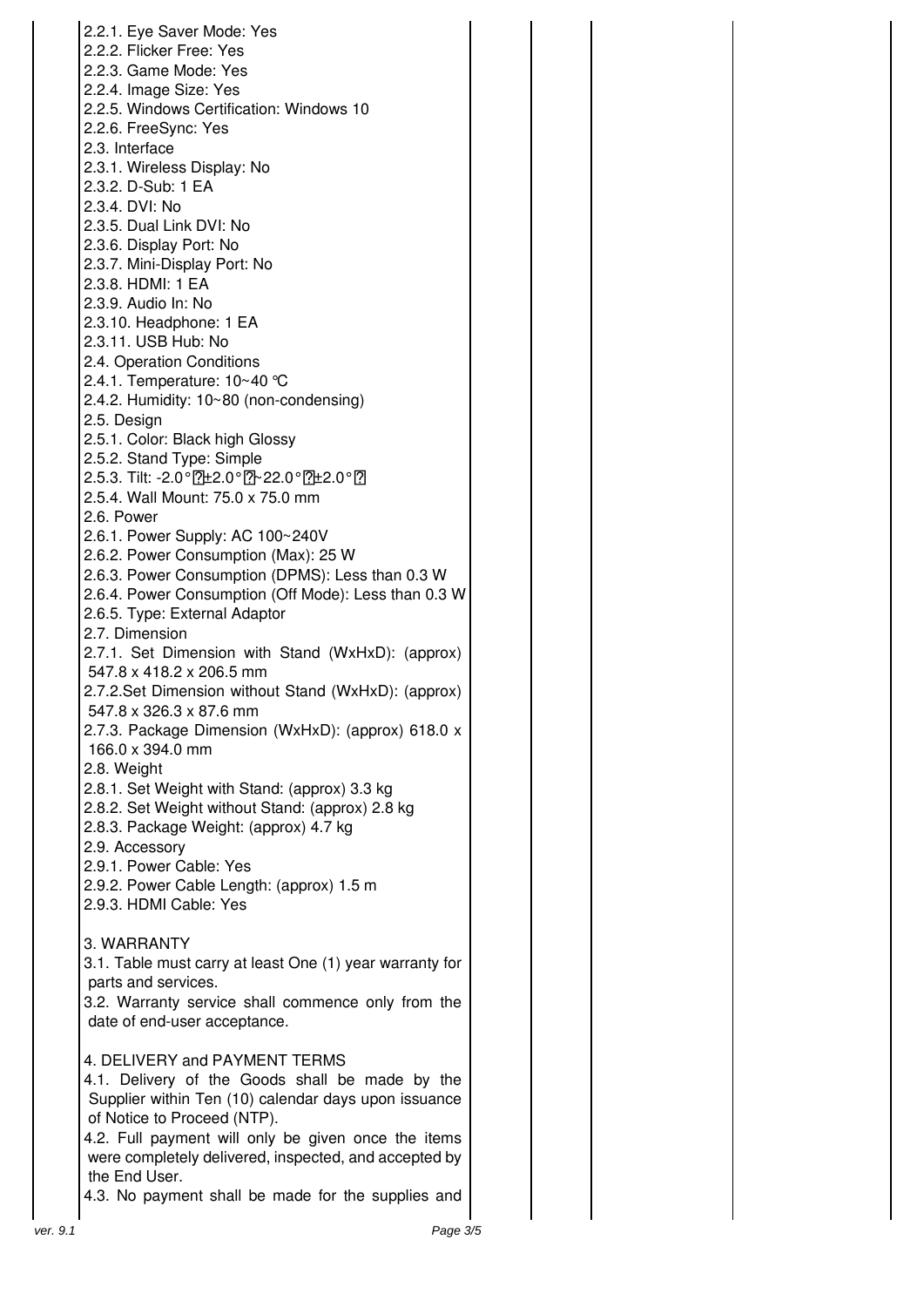| materials not yet delivered under this contract.<br>4.4. The price of the bid must be inclusive of<br>government taxes and other fees.                                                                                                                                                                                                                                                                                                                                                                                                                                                                                                                                                                                                                                                                                                                                                                                                                                                                                                                                                                                                                                                                                                                                                                                                                                                                                                                                                                                                                                                                                                                                                                                                                                                                                                                                                         |  |  |  |  |  |
|------------------------------------------------------------------------------------------------------------------------------------------------------------------------------------------------------------------------------------------------------------------------------------------------------------------------------------------------------------------------------------------------------------------------------------------------------------------------------------------------------------------------------------------------------------------------------------------------------------------------------------------------------------------------------------------------------------------------------------------------------------------------------------------------------------------------------------------------------------------------------------------------------------------------------------------------------------------------------------------------------------------------------------------------------------------------------------------------------------------------------------------------------------------------------------------------------------------------------------------------------------------------------------------------------------------------------------------------------------------------------------------------------------------------------------------------------------------------------------------------------------------------------------------------------------------------------------------------------------------------------------------------------------------------------------------------------------------------------------------------------------------------------------------------------------------------------------------------------------------------------------------------|--|--|--|--|--|
| $\overline{c}$<br>10000.00<br>3<br><b>Table</b><br>20,000.00<br>unit<br>1. GENERAL OVERVIEW<br>1.1. The Advanced Science and Technology Institute<br>(ASTI) is seeking qualified and competent bidders for<br>the supply and delivery of Two (2) units of table.<br>1.2. The approved budget for the contract is inclusive of<br>all applicable government taxes and services charges.<br>1.3. The technical specifications indicated herein are<br>minimum requirements, unless otherwise specified.<br>1.4. The procurement of these brand-new table will be<br>used by the new Staffs of Property Unit.<br>2. TECHNICAL SPECIFICATIONS<br>2.1. Material: Melamine board top w/ centralized<br>locking mechanism and scratched resistance<br>2.2. Body: made of quality cold rolled steel<br>2.3. Leg Footing: Fixed/Leveler Stainless Steel<br>2.4. Leg Finish: Metal frame legs<br>2.5. Dimension: (approx) W24 X L48 X H30 inches<br>2.6. With 3 side drawer and keyboard shelf<br>2.7. With lock keys for drawer<br>2.8. Thickness: Gauge 22<br>2.9. Color: Light gray<br>2.10. Sample must be provided One (1) day upon<br>issuance of NOA must be submitted to end-user for<br>approval.<br>3. WARRANTY<br>3.1. Table must carry at least Six (6) months warranty<br>for parts and services.<br>3.2. Warranty service shall commence only from the<br>date of end-user acceptance.<br>4. DELIVERY and PAYMENT TERMS<br>4.1. Delivery of the Goods shall be made by the<br>Supplier within Ten (10) calendar days after approval<br>of sample / photo.<br>4.2. Full payment will only be given once the items<br>were completely delivered, inspected, and accepted by<br>the End User.<br>4.3. No payment shall be made for the supplies and<br>materials not yet delivered under this contract.<br>4.4. The price of the bid must be inclusive of<br>government taxes and other fees. |  |  |  |  |  |
| TOTAL APPROVED BUDGET FOR THE CONTRACT (ABC):<br>Php 56,200.00                                                                                                                                                                                                                                                                                                                                                                                                                                                                                                                                                                                                                                                                                                                                                                                                                                                                                                                                                                                                                                                                                                                                                                                                                                                                                                                                                                                                                                                                                                                                                                                                                                                                                                                                                                                                                                 |  |  |  |  |  |